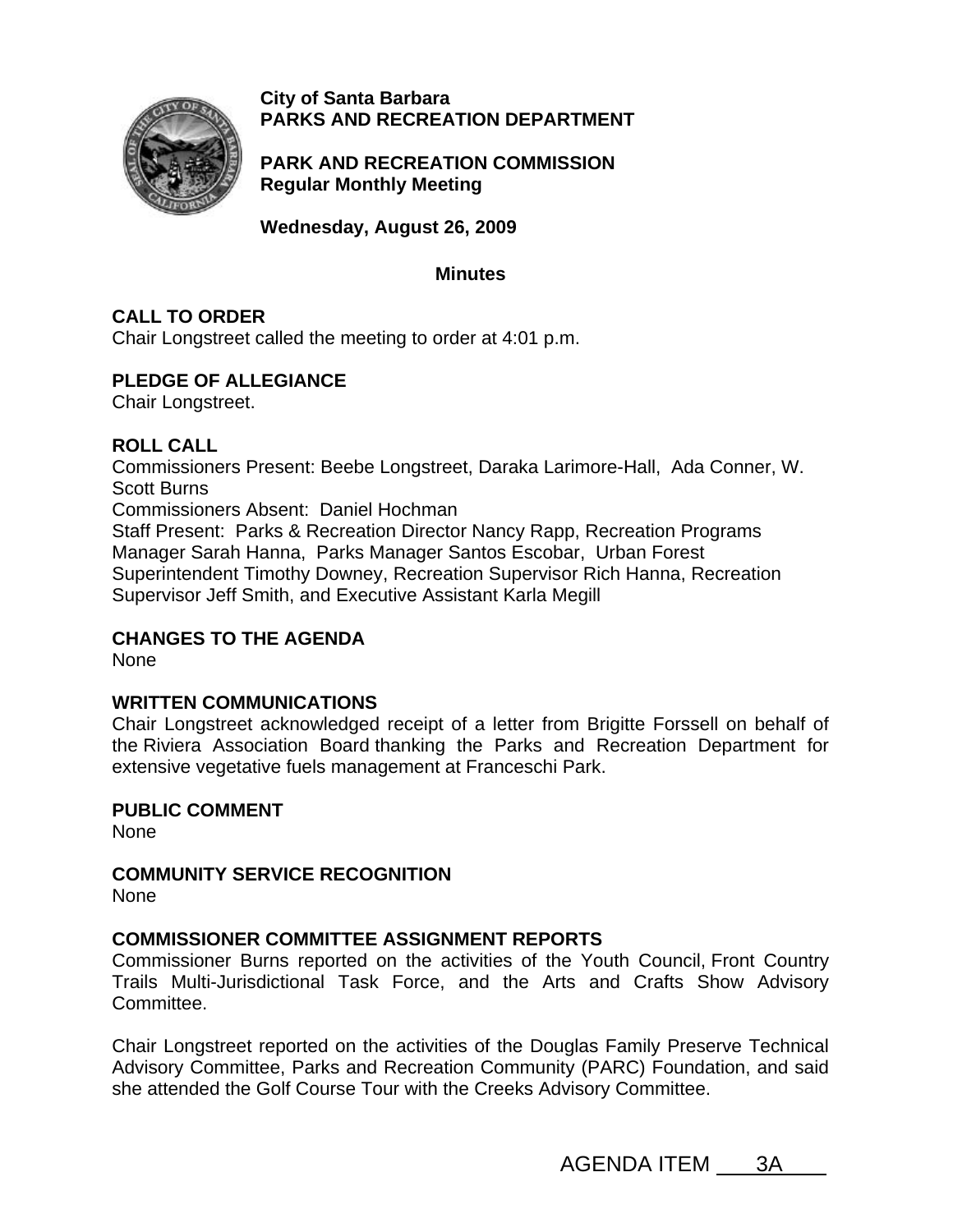### **COMMISSION AND STAFF COMMUNICATIONS**

Ms. Rapp talked about the impact of the golf course project on the golf course. She said there will be a 20 percent inconvenience discount on all the Golf Fees.

Ms. Rapp said the City Leadership Academy will provide two reports to the Commission over the next few months: 1) a report on the Cabrillo Bathhouse history, current conditions, and opportunities for increased utilization and revenue; and 2) a report on improving the neighborhood voice in how the City provides services to under-served neighborhoods.

### **YOUTH COUNCIL REPORT**

None

## **CONSENT CALENDAR**

### **Motion:**

Commissioner Burns / Longstreet to approve the consent calendar.

#### **Vote:**

3/0 (Larimore-Hall abstained)

- 1. Summary of Council Actions For Information (Attachment)
- 2. Approval of Minutes For Action (Attachments)

Recommendation: That the Commission:

- A. That the Commission waive the reading and approve the minutes of the regular meeting of July 22, 2009; and
- B. That the Commission waive the reading and approve the minutes of the special work session of August 5, 2009.

## **STREET TREE ADVISORY COMMITTEE ITEMS**

3. Street Tree Advisory Committee Recommendations - For Action (Attachments)

Recommendation: That the Commission:

- A. Approve the following Street Tree removal request.
	- 1. 1718 Prospect Ave. Marcia Cohen Ligustrum lucidum, Glossy Privet

Documents:

- August 26, 2009, Parks Division Staff Report
- Staff PowerPoint Presentation

Speaker:

- Staff: Tim Downey, Urban Forest Superintendent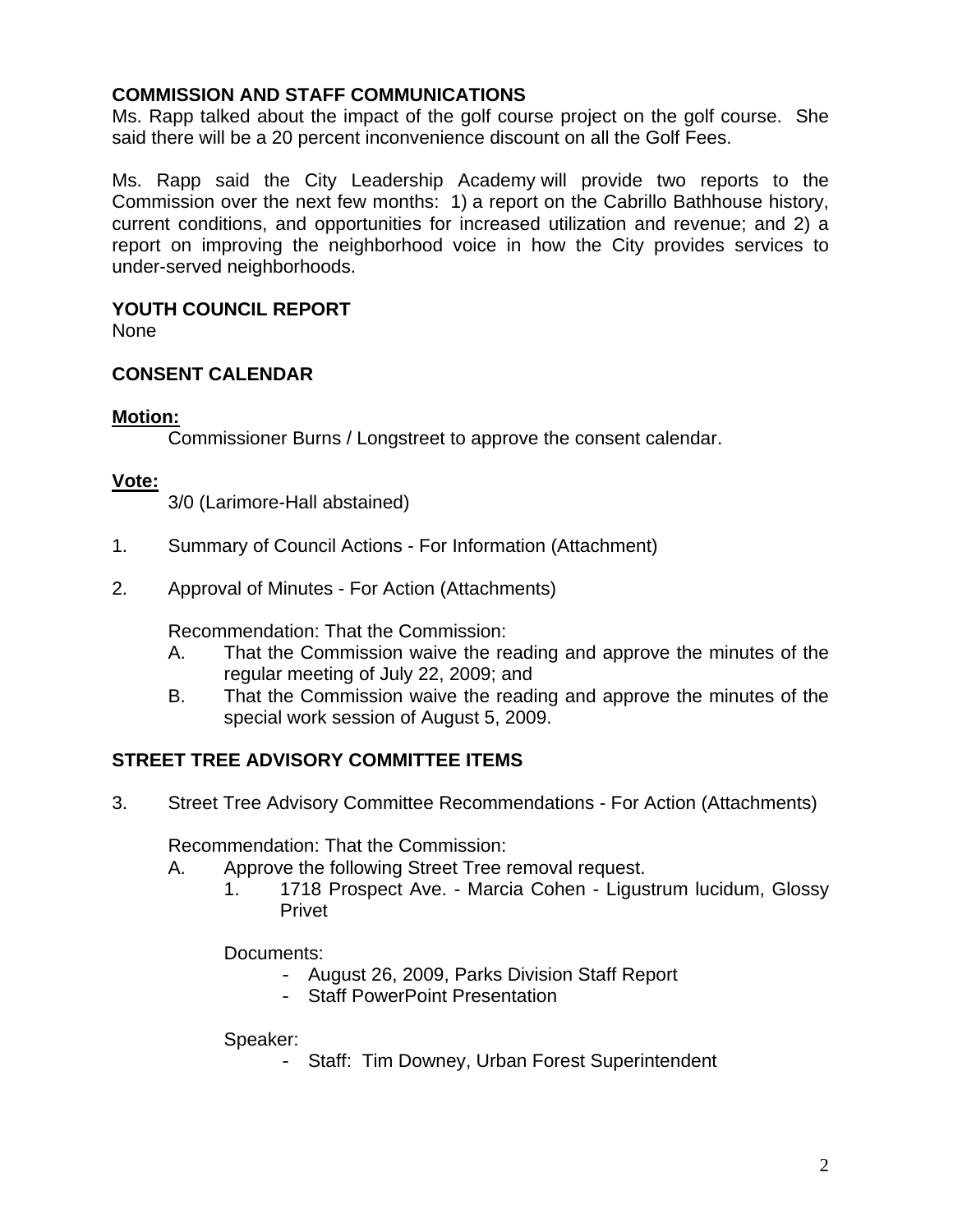### **Motion:**

Commissioner Burns / Larimore-Hall to concur with the Street Tree Advisory Committee recommendation regarding item 3A (1).

## **Vote:**

Unanimous voice vote

- B. Deny the following Street Tree removal request.
	- 1. 1294 Bel Air Dr. David Brown (2) Callistemon citrinus, Lemon **Bottlebrush**

Speakers:

- Staff: Tim Downey, Urban Forest Superintendent
- Members of the Public: David Brown

### **Motion:**

 Commissioner Conner / Larimore-Hall to concur with the Street Tree Advisory Committee recommendation and deny the removal of the street tree at 1294 Bel Air Drive.

## **Vote:**

Unanimous voice vote.

- C. Partially approve the following Setback Tree removal request.
	- 1. 835 Deerpath Rd. Fiona Fitzherbert (6) Eucalyptus globulus, Blue Gum

Speakers:

- Staff: Tim Downey, Urban Forest Superintendent
- Members of the Public: Mr. Homer Smith and Ms. Fiona Fitzherbert

 The Commission requested additional information from the Fire Department regarding defensible space before making a final determination regarding the removal of these trees.

## **Motion:**

 Commissioner Larimore-Hall / Conner, to postpone action on the removal request regarding 835 Deerpath Road until additional information is obtained from the Fire Department.

## **Vote:**

Unanimous Voice Vote.

- D. Approve the following Setback Tree removal request.
	- 1. 102 W. Pedregosa St. Cliff Hickman Trachycarpus fortunei, Windmill Palm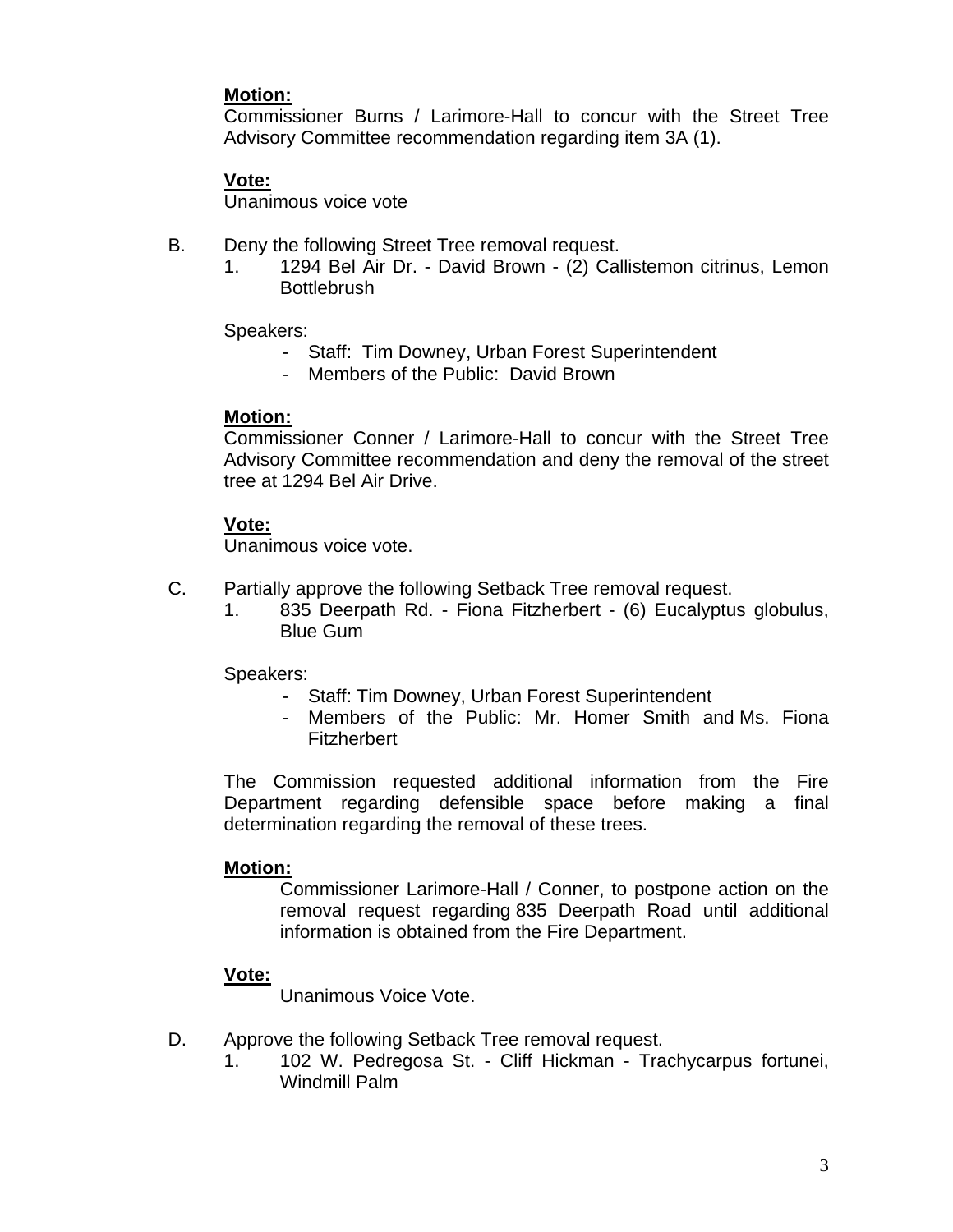Speakers:

- Staff: Tim Downey, Urban Forest Superintendent

### **Motion:**

Commissioner Larimore-Hall / Burns to concur with the Street Tree Advisory Committee recommendation regarding item 3D (1) and approve the removal of the setback tree removal request for 102 W. Pedregosa Street on the condition that the tree will be relocated.

### **Vote:**

Unanimous voice vote.

E. Deny the following Setback Tree removal request.

1. 3665 Sunset Dr. - Angelo Brombal - Cedrus deodara, Deodar Cedar

### Speakers:

- Staff: Tim Downey, Urban Forest Superintendent

## **Motion:**

Commissioner Burns / Longstreet to approve the removal of the setback tree at 3665 Sunset Drive.

### **Vote:**

2/2 (Burns/Longstreet – Yea; Larimore-Hall/Conner Nay)

Commissioner Burns explained his reasons for recommending approval, saying Mr. Brombal planted the tree and has maintained it for 50 years; if he feels it is appropriate to take it out and is leaving two other comparable trees, he feels the Commission should grant allow the removal of the tree.

Chair Longstreet said that the tree is very large tree and there are three of them in the location. She said it has outgrown its location and is more suited for a park.

- F. Approve changes to the Street Tree Master Plan.
	- 1. 1300 block of Chapala St. Platanus acerifolia, London Plane Tree

Speakers:

- Staff: Tim Downey, Urban Forest Superintendent

## **Motion:**

Commissioner Burns / Conner to concur with the Street Tree Advisory Committee recommendation and approve the changes to the Street Tree Master Plan for the 1300 block of Chapala Street.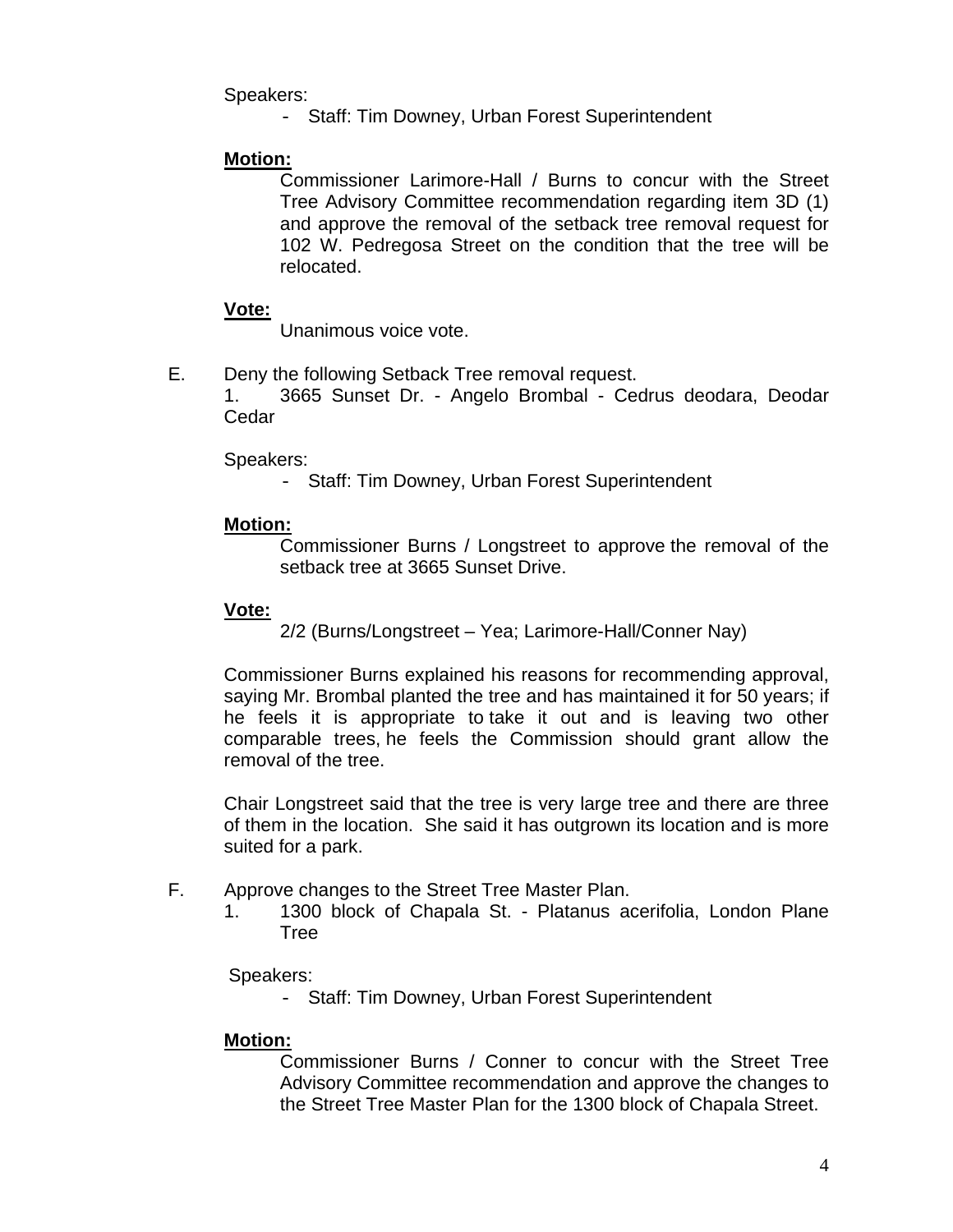#### **Vote:**

Unanimous voice vote.

### **ADMINISTRATIVE AND STAFF REPORTS**

4.Parks and Recreation Budget - For Discussion

Ms. Rapp provided an overview of the August 5th Special Commission Budget Worksession discussion and highlighted the budget timeline.

Chair Longstreet asked if there are similar levels of maintenance for trees as there are for Parks. Ms. Rapp said no, but staff do make recommendations on maintenance, and identify priorities for how limited funds are spent.

Mr. Escobar added that he and Mr. Downey identify trees that need to be serviced on an emergency and regular basis.

Commissioner Larimore-Hall said it would help to see, in terms of street trees and park and facility trees, a tiered system that the Department uses in making maintenance decisions.

Mr. Downey said there is an unofficial tiered system; the first priority is safety, and second priority is aesthetics.

Chair Longstreet asked staff to schedule a tour with Council Members in January after the new Council is seated, to get them up to speed on what is being cut, what the facilities look like, etc.

Commissioner Larimore-Hall asked when the Advisory Groups provide input. Ms. Rapp said Advisory Committees provide input April through June, but the Commission may invite the Advisory Committees and the public to participate in some discussions outside of that time period. He suggested that at their first worksession, in addition to recreation services, there be a conversation about how to get the advisory groups involved on the front end, in the theoretical discussions.

Ms. Rapp suggested the Commission establish a subcommittee to work with staff to plan what needs to be accomplished between August and November.

Chair Longstreet suggested that the School District is an important factor. Ms. Rapp said the Department has not heard anything contrary to the School District funding the afterschool programs at the level they have been.

The Commission appointed Commissioners Longstreet and Burns to a Subcommittee to work with staff on the Fiscal Year 2011 Budget.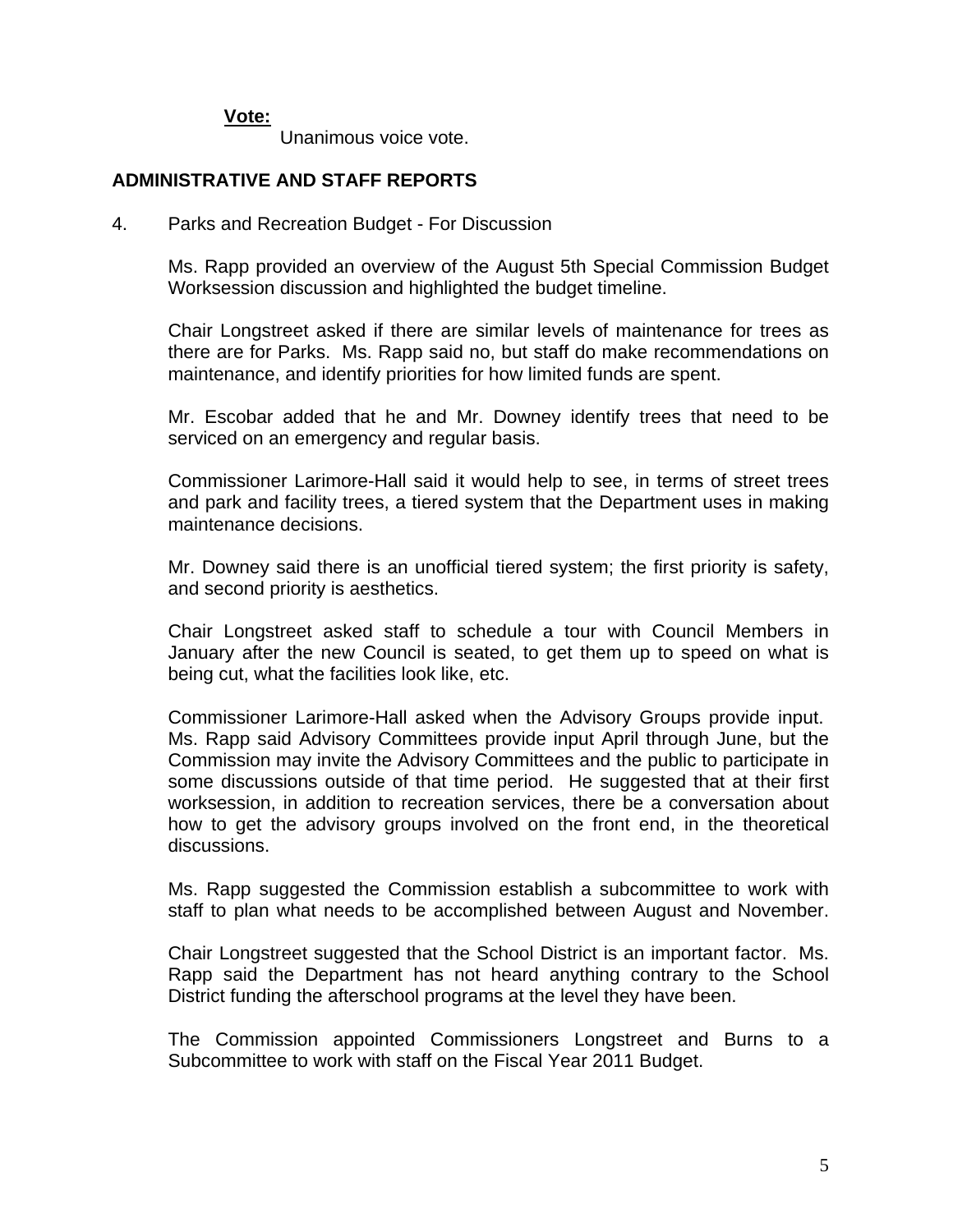5. Neighborhood and Outreach Services - For Discussion

Ms. Hanna provided the summer highlights for the Neighborhood and Outreach Services.

6. Youth Sports Organization's Request to Utilize Passive Parks for Sports Programming - For Discussion (Attachment)

Recommendation: That the Commission receives a report regarding the request from youth organizations to utilize various parks for active sports programs and provide direction to staff.

Documents:

- August 26, 2009, Recreation Division Staff Report
- Staff PowerPoint Presentation

Speakers:

- − Staff: Nancy Rapp, Parks & Recreation Director; Santos Escobar, Parks Manager, Jeff Smith, Recreation Supervisor
- − Members of the Public: John Maloney

Ms. Rapp said staff is proposing a trial program and encouraged caution, she reminded the Commission of the complaints the Department received in the past related to soccer. She said part of the evaluation of the pilot program will be the impact to the park turf.

Commissioner Larimore-Hall expressed concerned about the physical impact on the parks in this difficult time. He said he would like a report on the impact of the program after a few weeks of practice in order to determine whether it makes sense fiscally. He asked that something be built into the proposal about the fees that are being waived in order to mitigate the impact.

Commissioner Burns concurred, but said it may take a few months to get a real idea of the impact.

Mr. Smith said the Department is not waiving any fees--there are no fees; the Department doesn't have staff to monitor the practices, coaches monitor their own practices.

Commissioner Conner said that the she wants to be sure the financial impact is closely watched to make sure the maintenance costs don't go up.

Mr. Escobar said AYSO has in the past used these parks. He said the park caretakers will keep the Department abreast of wear and tear on the park.

Commissioner Burns suggested there are many parents involved in AYSO and suggested a program be implemented, and that the Department ask those parents to get involved.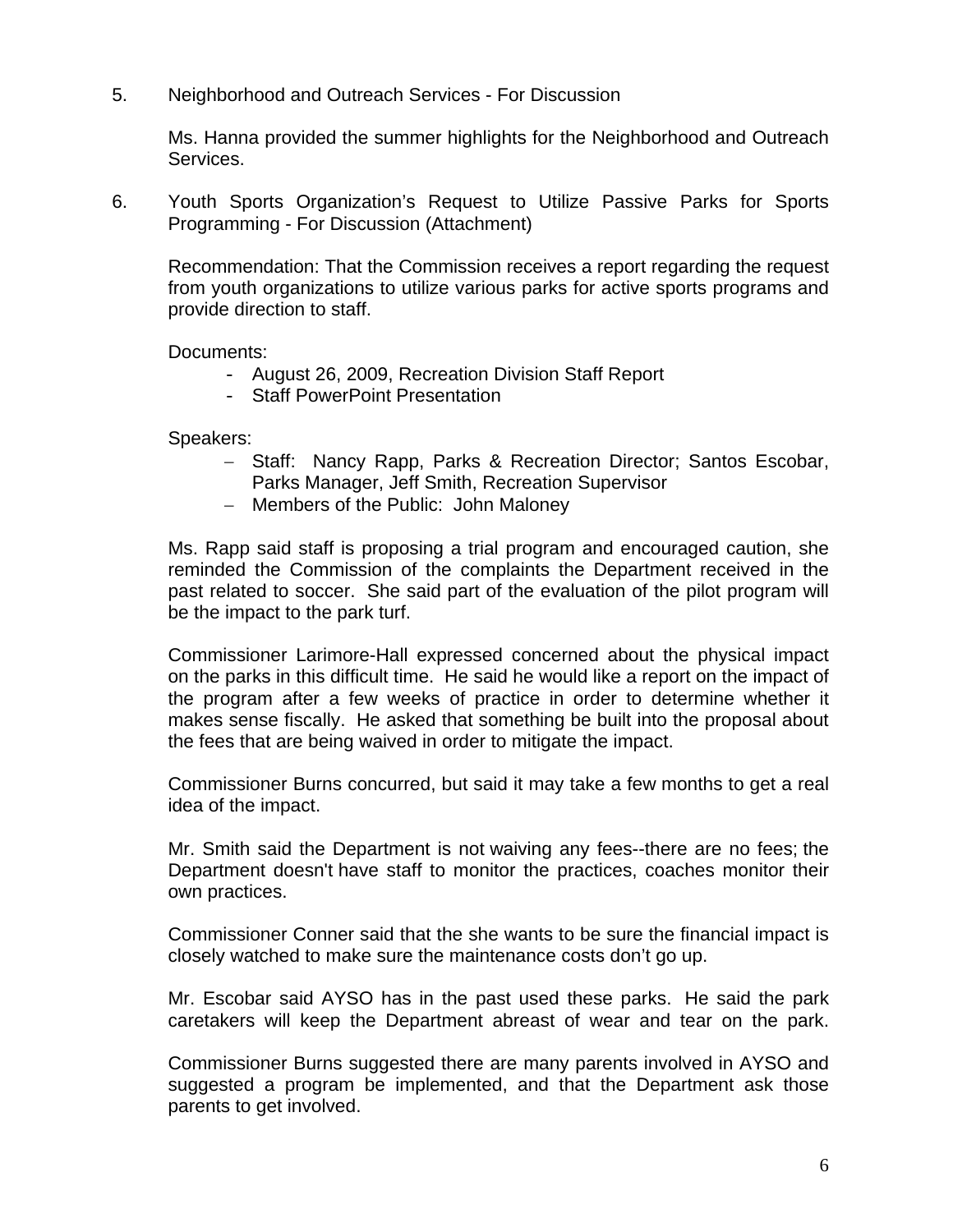### **OLD BUSINESS**

### **NEW BUSINESS**

### 7. **Street Tree Advisory Committee Voting Members - For Action (Attachment)**

Recommendation: That the Commission approve changes to the composition of the Street Tree Advisory Committee (STAC), including increasing the number of regular voting members from three to five, and eliminating the two alternate member positions.

Documents:

− August 26, 2009, Parks Division Staff Report

Speakers:

- Staff: Tim Downey, Urban Forest Superintendent

#### **Motion:**

Commissioner Burns / Ada Conner to approve changes to the composition of the Street Tree Advisory Committee (STAC), including increasing the number of regular voting members from three to five, and appoint the individuals currently filling the alternate positions to those two positions.

#### **Vote:**

3/0 (Larimore-Hall abstained)

8.Commemorative Plaque Design Change - For Action (Attachment)

Recommendation: That the Commission receive a report and approve the proposed design of the Santa Barbara Beautiful Street Tree commemorative plaque.

Documents:

- August 26, 2009, Parks Division Staff Report
- Staff PowerPoint

Speakers:

- Staff: Nancy Rapp, Parks and Recreation Director, Santos Escobar, Parks Manager, Tim Downey, Urban Forest Superintendent

### **Motion:**

Commissioner Larimore-Hall / Conner to approve the proposed design of the Santa Barbara Beautiful Street Tree commemorative plaque.

### **Vote:**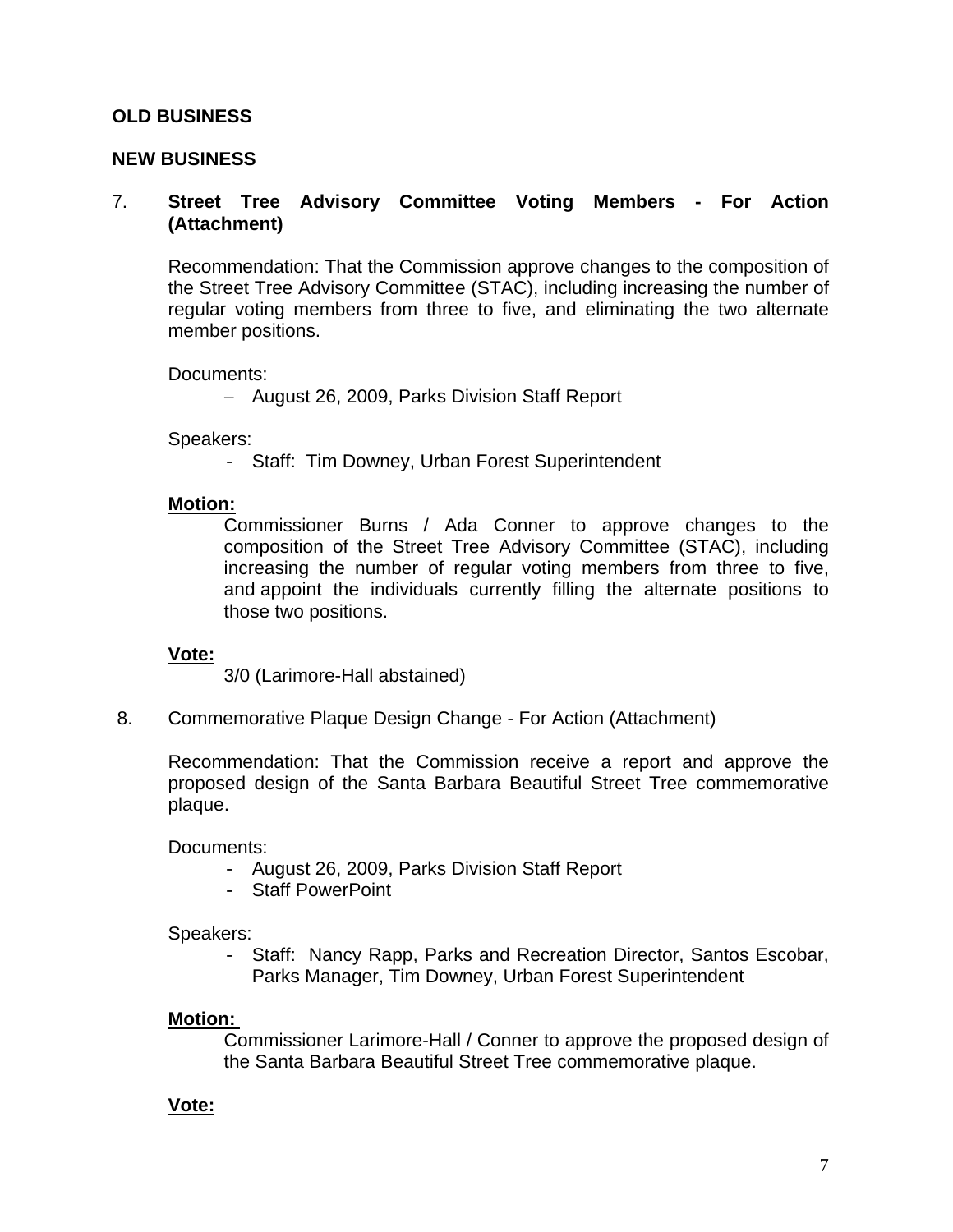Unanimous voice vote.

9. Recommended Changes to Park and Recreation Commission Advisory Committees - For Action (Attachment)

Recommendation: That the Commission review Park and Recreation Commission Advisory Committees and determine whether certain committees should be modified or dissolved.

Documents:

- August 26, 2009, Administration Division Staff Report

Speakers:

- Staff: Nancy Rapp, Parks and Recreation Director

Commissioner Conner asked staff received feedback from the advisory committees.

Ms. Rapp said staff forwarded an email to the Commission from the Douglas Family Preserve Advisory Committee (DFPTAC) which feels it has a valuable role and continue to meet semi-annually. She said that staff recommends the Committee stay together until completion of the current grant project and then be converted to an Ad Hoc Committee.

Ms. Rapp said staff did not receive input from the Tennis Advisory Committee.

Chair Longstreet expressed concern about dissolving the DFPTAC saying they are a group of technical people and she wants to keep their interest. She suggested simply suspending the committee similar to what was done did with the Franceschi Park Advisory Committee.

## **Motion:**

Commissioner Conner / Burns to concur with the staff recommendation regarding the Park and Recreation Commission Advisory Committees, with the exception of the DFPTAC who should continue to meet until the current project is completed and then suspend that committee similar to what was done with the Franceschi Park Advisory Committee, and further, regarding action minutes, that full discussion minutes be prepared for meetings during which the Commission is adopting its budget proposal to City Council.

## **Vote:**

Unanimous voice vote.

### 10. Election of Chair and Vice Chair - For Action (Attachment)

Recommendation: That the Commission elect a Chair and Vice Chair to serve as presiding officer for the period of September 1, 2009, through July 30, 2010.